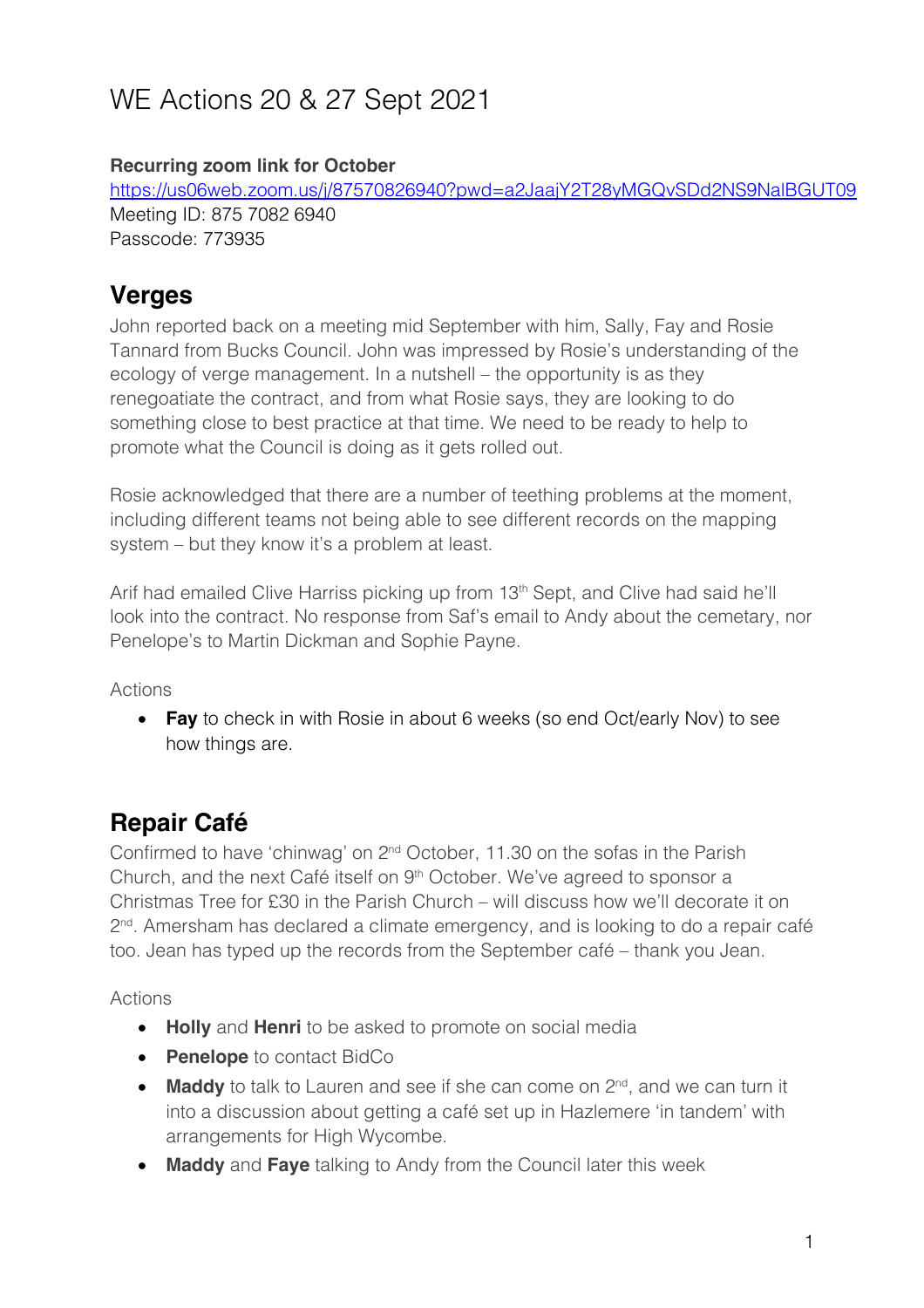## **Yellow Rattle**

We have more seed available – after discussion, thought Marsh Green might be a good place. Will need to change the mowing regime, but from what Andy said on 13<sup>th</sup>, that shouldn't be a problem

Actions

• **Penelope** to contact Andy Sherwood.

## **Solar Streets**

Brainstormed how to further promote this. Lots of A6 leaflets now available. Need also to get to grips with the network of networks, actions still outstanding to progress this from some time ago. Rangers kindly put an item about Solar Streets in their autumn newsletter.

Actions

- **Penelope** to see if we can leave leaflets at Air Raid Shelter, Post Office, Robertos, Front Room
- **Arif** to arrange for leafelts at Roosters and Denises, and computer gallery
- Also suggested Hills café but no name.
- **Ellen** to catch up with Bucks Community Energy and Low Carbon **Workspaces**

# **Litter Picking**

To take place on 24 October, 11.15 for 11.30 at the Parish Church.

Actions

• **John** to make litter picking kit available – **someone** to go and collect it from Rangers on Friday 22<sup>nd</sup> October, and drop it back after the weekend.

#### **Newsletter**

Sum total of zilch responses to the newsletter sent out to the bee-squared email addresses…

# **AOB**

- **Sally** has potted up 10 oak trees from Booker Common, and will drop them off to John
- Next year we might plan something for tree week which is always last week of November/first week of December